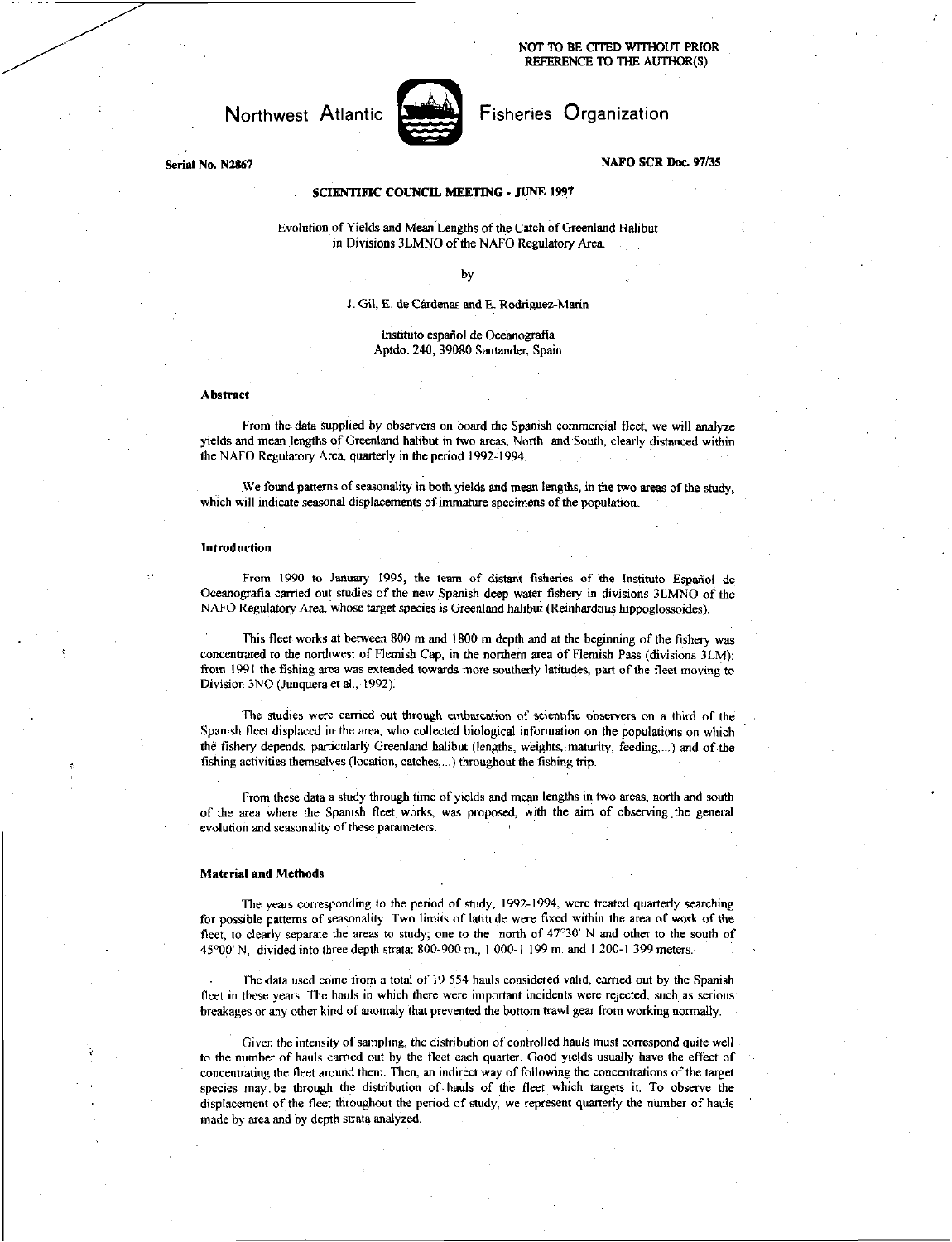Quarterly yields, by area and by depth strata were estimated as the result of dividing the Greenland halibut catch by trawling time, expressed in minutes, this latter calculated as the sum of the differences between the time the manoeuvre of raising the gear was started and the time when the trawl gear was firmly placed on the sea bottom in all valid hauls (Table 1).

In the calculation of mean lengths a total of 4 839 samplings were used, in which a total of 1070.833 specimens were measured (Table 2).

## Results

Greenland halibut makes up more than 60% of the total catch of the fishery, and 65% in the period 1992-1994 in the depth strata and areas analyzed, for which the CPUE of the fleet can be considered as targeting this species.

A decreasing trend is observed in yields from the beginning of the fishery in the three depth strata analyzed, both in the area to the north of  $47^{\circ}30'$  N and in that to the south of  $45^{\circ}00'$  N (Figures  $1 - a$ ,  $2 - a$ ).

• The evolution of yields in the septentrional area presents maximums in the first quarter and minimums in the third quarter of each year. These quarterly differences of maximums and minimums are clearly more pronounced in the deeper strata (Figure 1-a). In the meridional area, to the south of 45°00' N, the trend in the different depth strata is more difficult to see, although it seems clear that minimum yields are found in the fourth quarter of each year in the three depth strata studied, while maximums appear to be situated in the third quarter (Figure 2-a).

The distribution of hauls of the fleet shows grouping in the northern area in the first quarter of each year, particularly at between 800-1199 m depth (Figure 1-b), where as in the southern area, the number of hauls increases in the third and fourth quarters of the year, mainly at depths of over 1000 m, which coincides with the pattern shown by yields (Figure 2-b).

Mean lengths also tend to diminish slightly in the period of study (Figures I -c, 2-c), this trend being stronger in the shallowest stratum (800-999 m) in the southern area.

In the northern area, mean lengths present maximums in the third quarter of each year and minimums occur between the first and second quarter. As in the case of yields of the shallowest stratum (800-999 m) it follows a less marked quarterly trend (Figure 1-c). In the southern area, mean lengths present maximums in the first quarter and minimums in the third (Figure 2-c).

#### **Discussion**

The fact that both yields and mean lengths present a falling trend throughout the period 1992- 1994, it is a warning sign that the Scientific Council of NAFO recognized, recommending a reduction in the level of effort (Anon., 1993; 1994; 1995; 1996).

In both areas the great fall in mean lengths in the period of the study comes about in the shallowest stratum. The fact that year classes, which begin their recruitment in the shallowest stratum, have been strong since 1990 (Bowering et al., 1996) may aggravate the fall in mean length.

The northern area presents maximum annual yields in the first quarter of the year and in the southern area these are found in the third quarter. In both areas these maximum yields are corroborated by the concentration of hauls of the commercial fleet. Thus, maximum yields coincide with falls in the mean length of the catch indicating the arrival in the area of specimens of lengths below the mean. One explanation for this phenomenon is that maximum yields were marking the incorporation of recruits to these areas. Nevertheless, the fact that the is a delay of six months between north and south would appear to disprove this hypothesis.

Minimum yields coincide with increases in mean length, which would indicate that specimens of lengths smaller than the mean abandon the area.

The fact that maximum yields in the south coincide with minimums in the north and that minimum yields in the south in turn coincide with increases in the north may suggest a possible seasonal migration in latitude by immature specimens, which would move up to the north in winter and drop down to the south in summer, possibly searching for the seasonality of some their preys, or for some other reason. However, it should be borne in mind that Junquera and Saborido-Rey (1995) found significant differences in the lengths at first maturity  $(L_{50})$  in divisions 3LM and 3NO, which would correspond to our northern and southern areas respectively, and these differences seem to rule out the possibility that these are the same fish.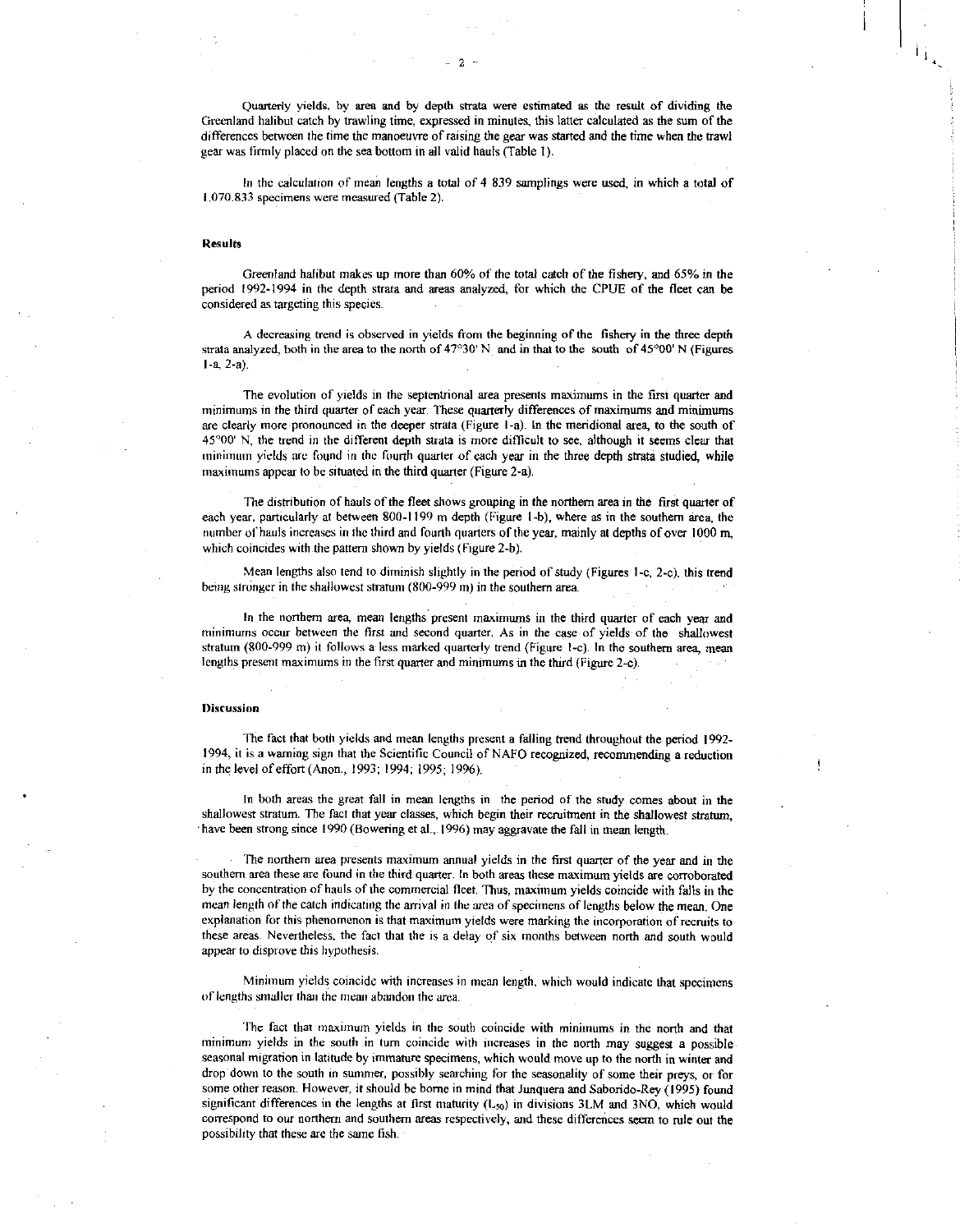Another possibility is that these are movements into and out of the 200 mile Canadian E.E.Z., but here we also come up against the paradox of a seasonal delay between our two areas of study.

3

In the northern area, apart from this entrance and exit of immature specimens, a seasonal vertical movement is also observed in which specimens with a length below the mean go down to greater depths in the winter months, thus causing the most pronounced seasonal changes in the deepest strata. This phenomenon is not so clearly seen in the southern area.

### **References.**

Anon.1993. NAFO Scientific Council Report, 1993.

- Anon.1994. NAFO Scientific Council Report, 1994.
- Anon.1995. NAFO Scientific Council Report, 1995.
- Anon.1996. NAFO Scientific Council Report, 1996.
- Bowering W.R., W.B. Brodie, M.J. Morgan, D. Power and D. On, 1996. The Status of the Greenland Halibut Resource in the management Area of NAFO Subarea 2 and Divisions 3KLMNO. NAFO SCR Doc. 96/73, Serial No. N2748, 34 p.
- Junquera, S., S. Iglesias and E. de Cardenas, 1992. Spanish Fishery of Greenland Halibut (Reinhardtius hippoglossoides) in 1990-91. NAFO SCR Doc, 92/28, Serial No. N2075, Hp.

Junquera, S. and F. Saborido-Rey, 1995. Temporal and Spatial Variation in Length at Maturity in 3LM and 3NO Greenland halibut. NAFO SCR Doc, 95/29, Serial No. N2538, 6p.

| Table 1. No. of valid hauls (H) and vessels (V) distributed by quarter (Q), depth strata and area. |  |
|----------------------------------------------------------------------------------------------------|--|
|                                                                                                    |  |

| Агея        |   | DEPTH 800-999 m. |                                 |           |         |       |           |           |         |           |                   |           |         |
|-------------|---|------------------|---------------------------------|-----------|---------|-------|-----------|-----------|---------|-----------|-------------------|-----------|---------|
|             | o | $01-92$          | $02 - 92$                       | $03 - 92$ | $04-92$ | Q1-93 | $02 - 93$ | $03-93$   | $04-93$ | 01-94     | $02 - 94$         | 03-94     | 04-94   |
| $>47°30'$ N |   | 647              | 1237                            | 695       | 333     | 1037  | 628       | 349       | 139     | 259       | 178               | 290       | 3361    |
|             |   | 18               | 19                              | 16        | 14      | 25    | 22        |           |         | 16        | 15                | 10        | 11      |
| <45°00'N    | и |                  |                                 | 58        | 100     |       | 224       | 408       | 199     | 75        | 131               | 217       | 205     |
|             | v |                  |                                 |           |         |       | R         | 12        | 9       | 6         | 10                | 12        | 13      |
|             |   |                  |                                 |           |         |       |           |           |         |           |                   |           |         |
|             |   |                  |                                 |           |         |       |           |           |         |           |                   |           |         |
|             | o | O1-92            | DEPTH 1000-1199 m.<br>$02 - 92$ | 03-92     | $04-92$ | 01-93 | $02 - 93$ | $03 - 93$ | Q4-93   | $O1 - 94$ | O <sub>2</sub> 94 | $03 - 94$ | $04-94$ |
| $>47°30'$ N |   | 1781             | 1448                            | 476       | 135     | 943   | 612       | 70        | 50      | 552       | 325               | 99        | 148     |
|             | v | 19               | 21                              | 15        | 12      | 26    | 21        | я         |         | 16        | 13                | ۰         | 10      |
| <45°00'N    | н |                  |                                 | 27        | 90      |       | 241       | 467       | 434     | 160       | 201               | 133       | 188     |

|              |          | DEPTH 1200-1399 m. |                   |         |       |                 |    |         |         |           |       |           |       |
|--------------|----------|--------------------|-------------------|---------|-------|-----------------|----|---------|---------|-----------|-------|-----------|-------|
|              | $\Omega$ | 01.92              | D <sub>2-92</sub> | $03-92$ | 04-92 | $01-93$ $02-93$ |    | $03-93$ | $04-93$ | $O1 - 94$ | 02-94 | $03 - 94$ | O4-94 |
| >47°30'N     |          | 477                | 725               | 48      |       | 207             | 96 |         | 20      | 17 D      | 10    |           |       |
|              |          |                    |                   |         |       |                 |    |         |         |           |       |           |       |
| $< 13°00'$ N |          |                    |                   |         |       |                 | 22 | 161     | 447     | 129.      | 290   |           | '40   |
|              |          |                    | _________         |         |       |                 |    |         |         |           |       |           |       |

Table 2. No. of length samplings (S) and specimens measured (N) distributed by quarter (Q), depth strata and area.

|          |           |           | DEPTH 800-999 m.   |           |          |       |           |           |           |                 |       |           |           |
|----------|-----------|-----------|--------------------|-----------|----------|-------|-----------|-----------|-----------|-----------------|-------|-----------|-----------|
|          | 0         | $O1 - 92$ | $02 - 92$          | 03-92     | $04 - 2$ | 01-93 | 02-93     | $03 - 93$ | $04 - 33$ | $01 - 94$       | 02-94 | 03-94     | 04-94     |
| >17°30'N | s         | 268       | 363                | 159       | 89       | 228   | 170       | 76        | 10        | 58              | 47    | 65        | 91        |
|          | N         | 63257     | 102301             | 39812     | 23814    | 44038 | 33524     | 12483     | 1336      | 9397            | 8557  | 12863     | 19926     |
| <45°00'N | s         |           |                    | 12        | 25       |       | 38        | 76        | 17        | $\overline{14}$ | 18    | 37        | 49        |
|          | N         |           |                    | 3173      | 6595     | 219   | 7278      | 11804     | 2606      | 1930            | 2822  | 7828      | 88151     |
|          |           |           | DEPTH 1000-1199 m. |           |          |       |           |           |           |                 |       |           |           |
|          | o         | Q1-92     | 02-92              | $Q3 - 92$ | $04-92$  | Q1-93 | $02 - 93$ | 03-93     | 04-93     | 01-94           | 02-94 | $O3 - 94$ | Q4-94     |
| >47°30'N | s         | 650       | 432                | 103       | 27       | 212   | 146       | 10        |           | 142             | 78    | 23        | $36 -$    |
|          | N         | 146111    | 123972             | 24455     | 6749     | 43659 | 27957     | 1416      | 1192      | 26193           | 13933 | 4004      | 7053      |
| <45°00'N | s         |           |                    | 10        | 21       |       | 40        | 73        | 63        | 20              | 23    | 32        | 42        |
|          | N         | 110       |                    | 2582      | 4224     |       | 6967      | 9248      | 7993      | 2362            | 3197  | 5776      | 6821      |
|          |           |           | DEPTH 1200-1399 m. |           |          |       |           |           |           |                 |       |           |           |
|          | $\bullet$ | Q1-92     | 02-92              | 03-92     | 04.92    | Q1-93 | 02.93     | 03-93     | 04-93     | 01-94           | 02.94 | O3-94     | $04 - 94$ |
| >17°30'N |           | 172       | 245                | 13        | 2        | 39    | 17        |           | 2         | 31              | 18    | 2         | 18        |
|          | N         | 43959     | 71644              | 2716      | 420      | 8569  | 4272      |           | 305       | 5449            | 3004  | 377       | 3202      |

N 390 558 2802 8500 2160 6514 912 4778

<45 00 0 1 3 19 58 19 40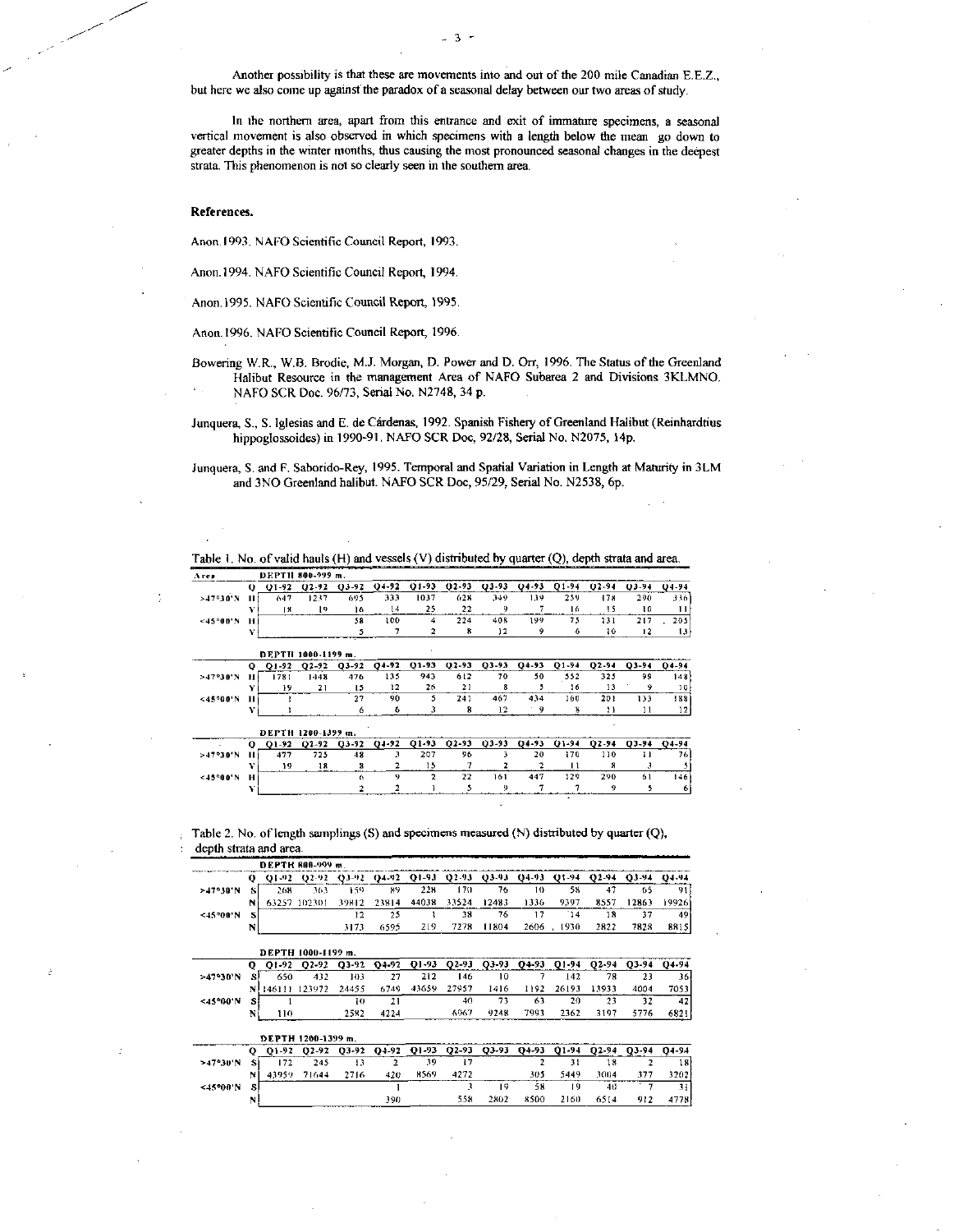

Fig 1. North zone Yields (a), No of hauls (b) and Mean length (c) by quarters and depth strata.